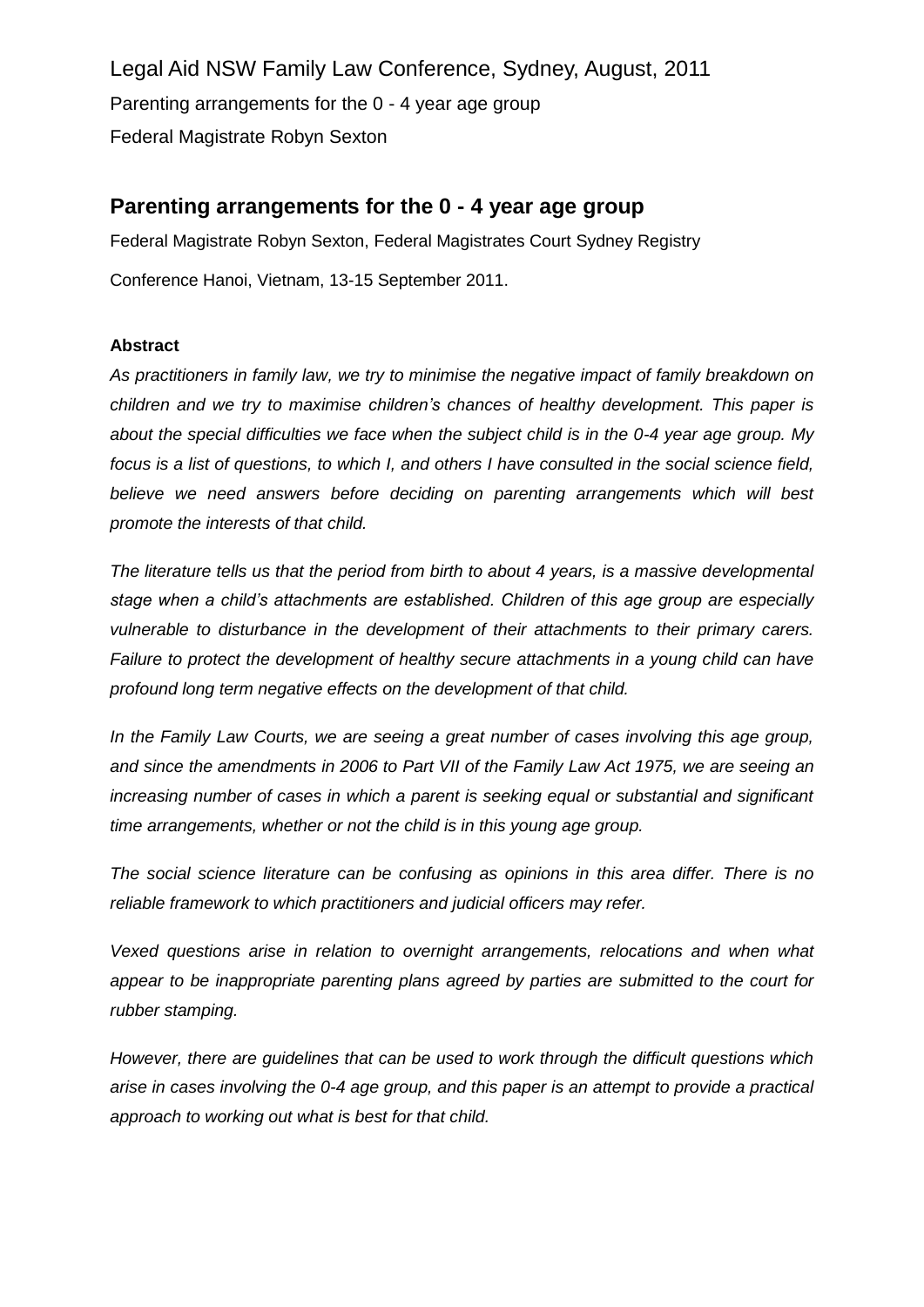## **Introduction**

1. Hot off the press is a Special Issue of Family Court Review, published by the Association of Family and Conciliation Courts (AFCC) in the USA in July 2011, called "*Special issue on Attachment, Separation, and Divorce: Forging Coherent Understandings for Family Law"*. This is such an important area that an entire edition of this leading family law journal has been devoted to it. In it, the well known social scientist, Carol George says this<sup>1</sup>:

> *I do not know many other things that evoke such strong feelings in people than the combination of divorce, custody, and babies. Parents, attorneys, judges and everyone around the baby can be very stirred up.*

- 2. In my experience, the same applies equally when young children are involved.
- 3. Sir Richard Bowlby, the son of the attachment theory architect, John Bowlby, says<sup>2</sup>:

*…optimal outcomes for most children do not start with separated parents. The question … is 'how can you achieve a tolerable outcome for children of a separation or divorce?*

- 4. What is in the best interests of a child in this 0-4 year age group? Should the Court make an order for equal time for a 9 month old? Should an 18 month old, with recently separated parents, be permitted to relocate with her mother from Sydney to Cairns? Should the Court make an order for a 3 year old to travel between Sydney and Melbourne each fortnight so he can spend equal time with each parent, until he starts school? If the answer is No, then why not? And does the question depend solely on the age of the child?
- 5. My aim is to highlight some of the questions I believe we, as lawyers and decisionmakers, need to ask ourselves when faced with these issues because we see a lot of cases in which a child in this young age group is the subject of the proceedings. The child's parents have either separated early in the child's life, or, not uncommonly, the parents have never lived together at all.

 $\overline{a}$ 1 George, C, Solomon, J, & McIntosh, J, (2011), "Divorce in the Nursery: On Infants and Overnight Care", *Family Court Review*, 49(3), 521-528 at 521

<sup>2</sup> Bowlby, R & McIntosh, J (2011), "John Bowlby"s Legacy and Meanings for the Family Law Field: In Conversation with Sir Richard Bowlby", *Family Court Review*, 49(3), 549 – 556 at 549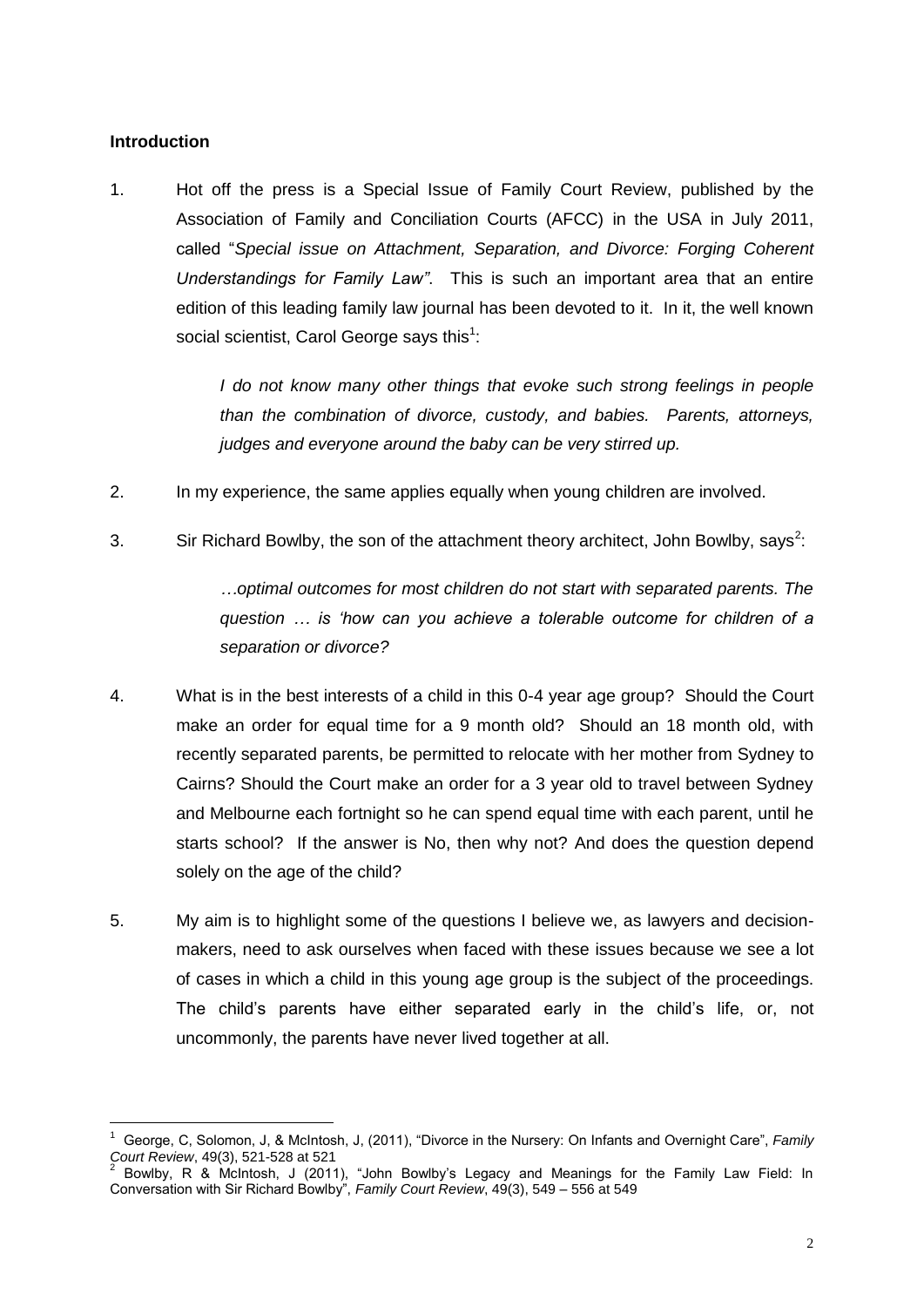- 6. In addition to decisions required from the Bench, there are parenting arrangements agreed between parties which the court is asked to approve. I'm now at the end of my 7th year as a Federal Magistrate, and it has been 5 years since the amendments to Part VII of the *Family Law Act* 1975 were introduced. I am troubled by the number of cases I see in which young children have been the subject of parenting agreements or orders, which seem to me, from my reading and discussions with experts in this area, to be inappropriate for their developmental stage and their particular circumstances: agreements or orders which are likely to cause avoidable (and sometimes irreparable) damage to that child.
- 7. The experts tell us that repetitive stress is not good for young children it puts at risk their sense of the world being a safe and secure place, and can lead to anxiety and even depression. If a young child is difficult to settle, clingy or withdrawn for prolonged periods, either in the non-resident parent home or on return to the resident parent, it is highly likely that the infant is overly stressed<sup>3</sup>. Repetitive stress can lower a child"s stress threshold, so the tiniest thing will upset the child. There might be nightmares, regressive behaviours such as bed wetting in a toilet trained child, excessive clinginess, frequent tears, unexplained aggression, poor appetite, or uncharacteristic behaviours such as a general loss of enthusiasm for play.
- 8. I will briefly refer to some academic work on this topic: in particular, a very recent paper by Judy Cashmore and Patrick Parkinson, academics from Sydney University who will be well known to some of you. This paper will soon be published in the Australian Journal of Family Studies. I also refer to a couple of cases which have been before me, where I have had the benefit of a report from an attachment expert, Dr Louise Gyler, a child and adult psychoanalyst in Sydney.
- 9. I have always had a strong interest in the welfare of children but today I speak solely from my position as a Federal Magistrate, not as a social scientist or academic on the topic.

## **Why 0-4?**

10. The literature says that the period from birth to about 4 years, is a massive developmental stage both neurologically and behaviourally when a child"s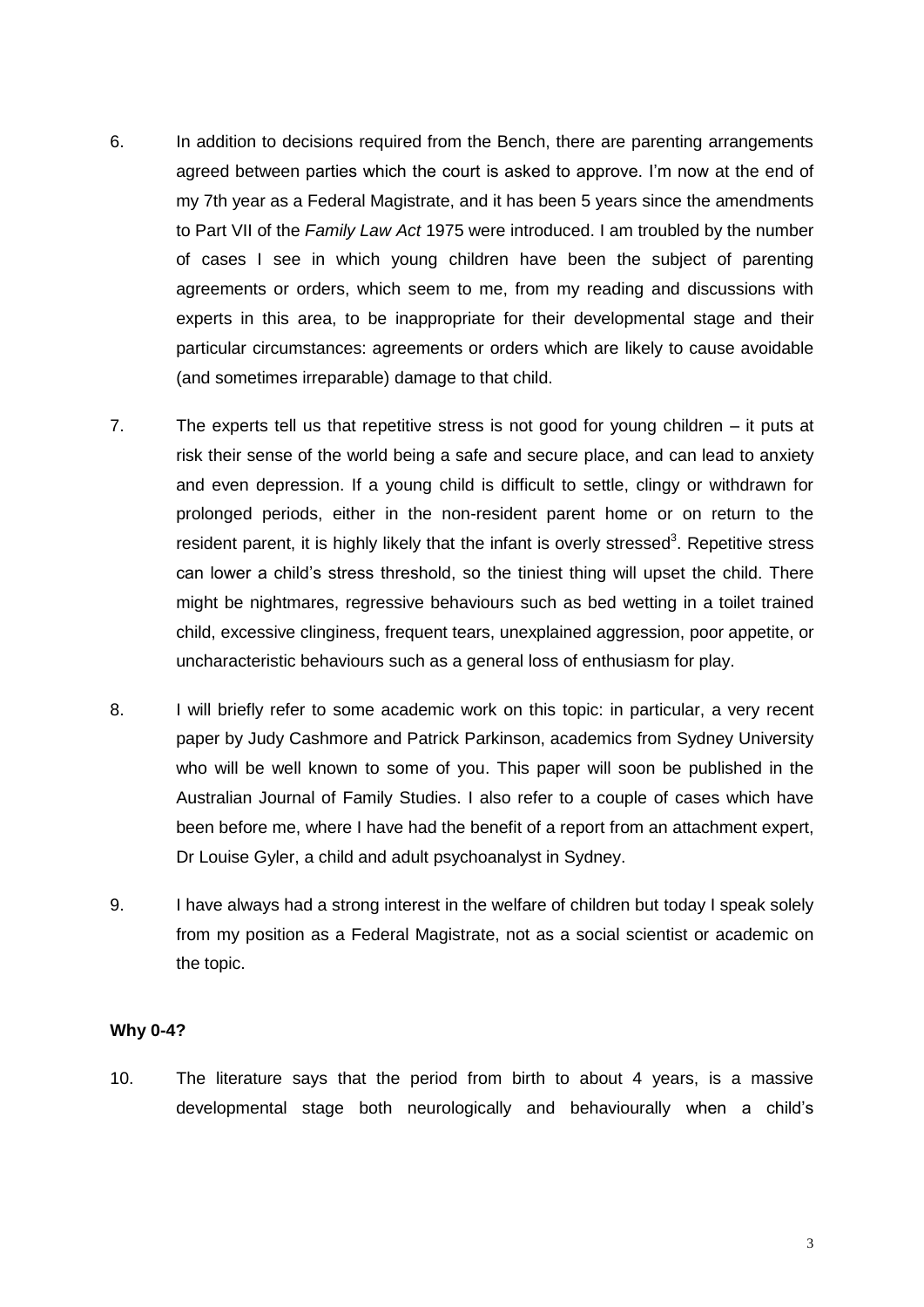attachments are established. I recommend the interview between Dr Jennifer McIntosh and Dr Allan Schore<sup>4</sup> in which the astonishing brain development of the early years of life is described with its effect on attachment capacity. It seems generally accepted that serious disruption to the child"s primary attachments can lead to adverse outcomes including subsequent mental health issues throughout that child"s life span. The research suggests that sometime around 3 or 4 or a bit older, children become less troubled by separations from the primary attachment figure as the infant brain takes on the adult configuration. We certainly know from the literature that children up to about 4 years of age cannot regulate their own emotions without the assistance of an attachment figure. In a recent study, McIntosh, Smyth and others talk about the age of 4 as a time when a child can manage straddling households<sup>5</sup>. Cashmore and Parkinson focus their paper on children under 4. These are the reasons I have adopted the period 0-4 years for my discussion today.

- 11. Personally, I find decision making about parenting arrangements for children under 4 years, difficult. The court is often confronted with self represented litigants, or with lawyers who appear to have given limited thought to the area. We don"t always have family reports, particularly at the interim stage, and rarely an expert report at all, because of financial constraints, and in cases involving young children, the children are, of course, too young to assist us in any direct way. In an ideal world, from the child"s perspective, we would have an attachment expert to help us in every case involving this age group. Even that would have its limitations, given the differences in views amongst the social scientists as to what attachment theory is really telling us, and how it should be applied in parenting cases involving little children.
- 12. Of course the court must apply the legislation and you must advise your clients with the legislation firmly in mind. Somehow, the introduction of the 2006 amendments, despite a continuation of the best interests principle, has created an expectation in many in the community, both within and without the broad family law system, that when the presumption in favour of equal shared parental responsibility applies, an outcome of equal time or substantial and significant time will follow, without careful

<sup>3</sup> Lodge, P, (2010) *DRAFT Paper - Attachment Theory and Decision Making in the Family Law Context: A Practice Perspective*, Family Consultant Sydney Registry of the Federal Magistrates Court, unpublished, at page 7 (hereinafter referred to as the "Paul Lodge paper")

<sup>4</sup> Schore, A, & McIntosh, J, (2011), "Family Law and the Neuroscience of Attachment: Part 1", *Family Court Review*, 49(3), 501 - 512 at 501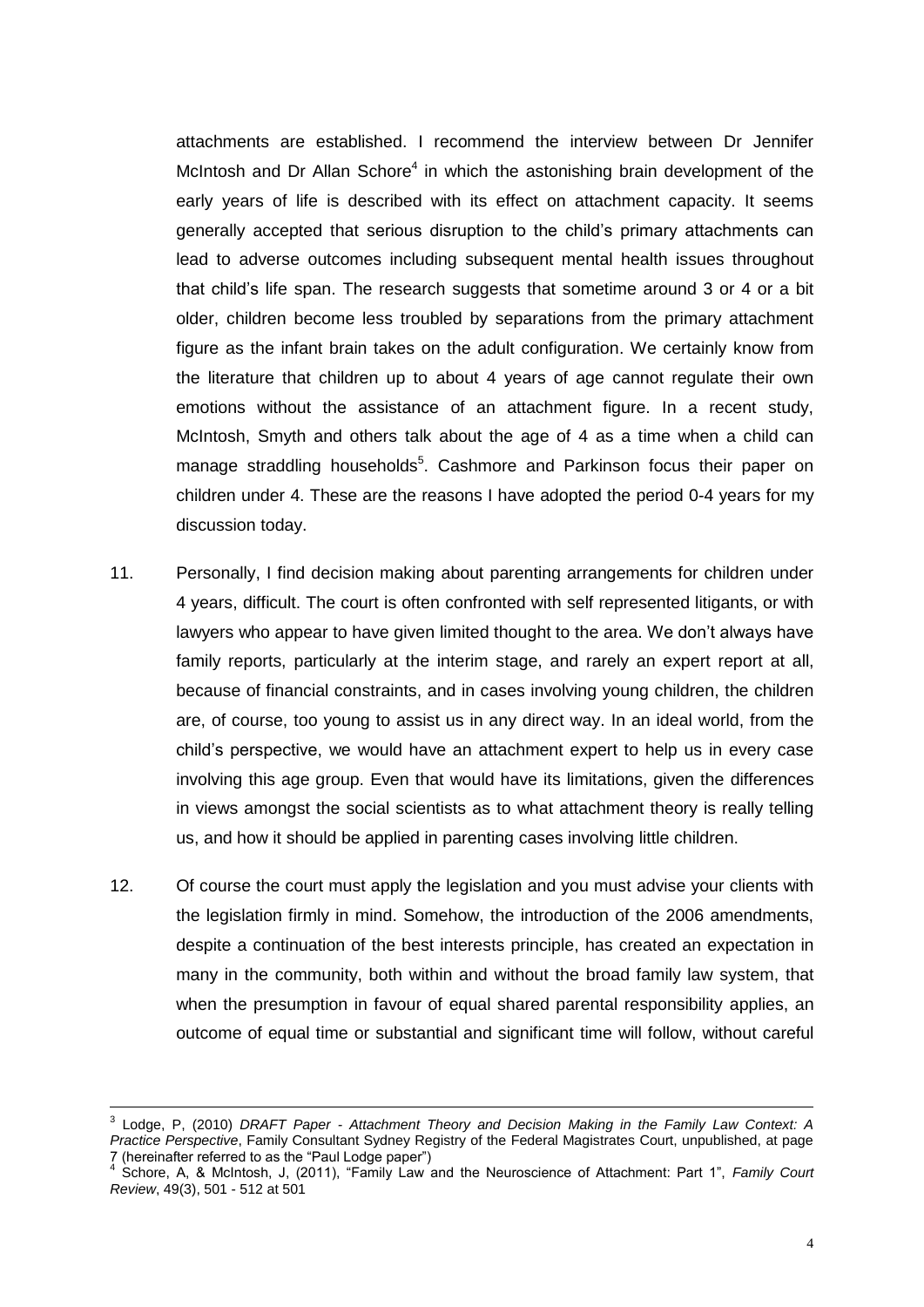regard to the age of the child/children, the quality of parenting, or that child"s particular circumstances. From the recent Australian Institute of Family Studies ("AIFS") evaluation of the 2006 reforms $6$ , we know that the proportion of children with separated parents who experience shared care arrangements (i.e 5 or more nights a fortnight) increased after the July 2006 changes were introduced and that the increase is especially marked among families whose disputes were finalised through judicial determination. We know from that study<sup>7</sup> that a significant proportion of both fathers and mothers in the 2009 survey believed that spending approximately half the time with each parent can be appropriate, even for children under 3 years of age.

- 13. There is, of course, nothing in the Act that says sections 63DA which deals with your obligations as advisers, and  $65\text{DAA}^8$  (circumstances in which a court must consider equal or substantial time) are confined to children of school age or above school age. In my experience, there is therefore considerable pressure on all of us, at times, to either seek orders or in the Court"s case, make orders, which may, if made, cause a disruption to the healthy development of a child"s secure attachments, and/or cause a damaging level of stress in that child with adverse physical and psychological consequences long term.
- 14. This misunderstanding in the community about what the legislation really says has also led to some primary care givers entering into agreements, (doing deals), for fear of getting a worse result for their child in a Court, even when that caregiver believes or knows that that child is unlikely to be able to emotionally manage what they"ve agreed to. On many occasions, when I have had concerns about the appropriateness of consent terms for a child under 4, and have checked the view of the primary carer directly in the Court room, I have been told the party, (usually the mother) doesn"t think it will work, but has signed the terms, either to relieve pressure from the other side, to get out of the Court system, to avoid any accusation of not being a parent who facilitates time, or to ensure the Court is not given the opportunity to make it even worse for the child, as the party may have been warned.

<sup>5</sup> McIntosh, J., Smyth, B., Kelaher, M., Wells, Y., Long, C, (2010) *Post-separation Parenting Arrangements and Development Outcomes for Infants and Children*, Report to the Australian Government Attorney-General"s Department, Family Transitions, at page 9<br><sup>6</sup> Kaspiew, R., Gray, M., Weston, R., Moloney, L., Hand, K., Qu, L., and the Family Law Evaluation Team (2009)

*Evaluation of the 2006 Family Law Reforms*, Australian Institute of Family Studies, Melbourne (hereinafter referred to as the "AIFS Report")

 $\frac{7}{1}$  Ibid at page 116

<sup>8</sup> *Family Law Act 1975*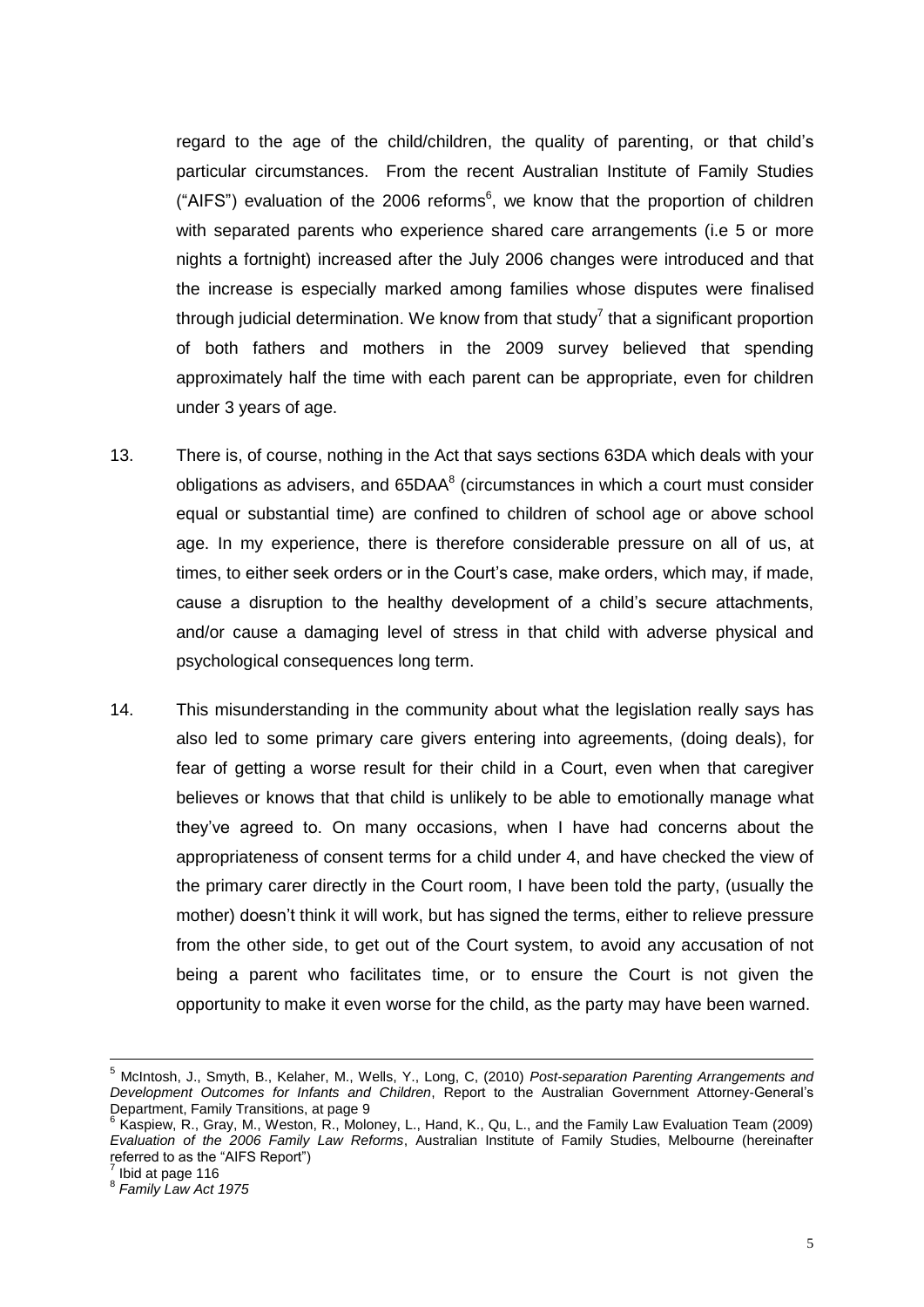15. I"m not offering a silver bullet. And you will not necessarily agree with what I say. This is a discretionary area for the Court. My purpose is simply to raise some of the issues and to suggest a list of questions to have in our minds when we are dealing with a matter involving a child under 4.

## **Attachment theory**

16. We need a working understanding of the concept of attachment theory, as it will be used by the experts who prepare reports and appear in Courts. Attachment theory is central to any discussion about age appropriate orders for babies and young children. It is the theory and research tradition of Bowlby and Ainsworth. There is a mass of literature about it spanning the last 50 years. Its complexity as far as application to the family law context is concerned, is evident in the articles in the Family Court Review Special Edition I have referred to. McIntosh says<sup>9</sup> in her interview with the son of the creator of the theory, Sir Richard Bowlby:

McIntosh says:

*My observation is that curious versions of attachment theory are sometimes recruited to support family law decisions.* 

Sir Richard responds:

*I get somewhat heated about these misinterpretations of attachment theory, because it leads to things such as a young child being ordered to spend a month in one place with one parent, and then a month with the other parent … which is a form of madness. …. King Solomon had the problem, now the judges have got it.* 

17. While most of us are unlikely to be, or to become experts in the area, we at least need to know who is the primary attachment figure and who are the other attachment figures for security and comfort – who would the child naturally turn to for comfort? Who provides a safe haven or a secure base for that child? Robert Marvin, a pre-eminent attachment expert from the US, says<sup>10</sup>:

 $\overline{a}$  $<sup>9</sup>$  Bowlby, R & McIntosh, J , above n 2, 553</sup>

<sup>10</sup> Byrne, J, O"Connor, T, Marvin, R & Whelan, W, (2005), "Practitioner Review: The contribution of attachment theory to child custody assessments", *The Journal of Child Psychology and Psychiatry,* 46(2), 115 -127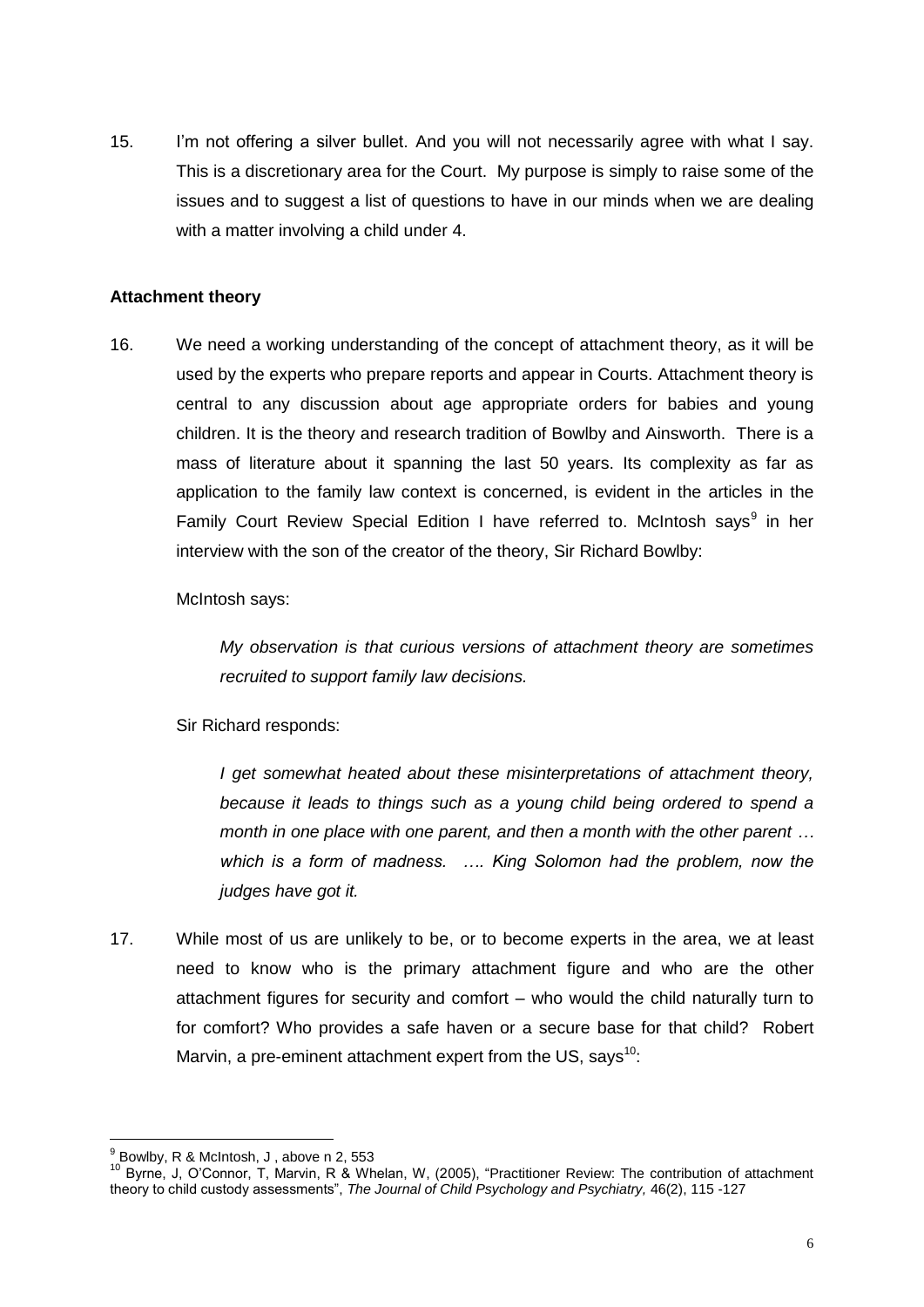*…young children are not designed to cope with the separation from their parents and alternating between two different homes…*

*..parental separation is a powerful challenge to the child's attachment relationships with the Mother and the Father..*

- 18. Paul Lodge explains that from a few weeks of age until about 5-9 months an infant"s preferential attachment to caregivers (usually but not always parents) evolves.<sup>11</sup> By about 5-9 months a child"s clear cut attachments have formed and thereafter stranger wariness and separation anxiety will be a feature of a child's attachment behaviours until 3-4 years of age. A child can have more than one attachment but it will be a small number and those attachments will most likely be hierarchical.
- 19. We know that healthy attachments are critical to a child's functioning and future.<sup>12</sup> We know that inappropriate parenting arrangements can negatively impact on both the continuity and the quality of the child"s attachment relationships and cause disruption to the development of a secure attachment with both the primary parent and the parent with whom the child is going to spend time.
- 20. Evelyn Clark, a United Kingdom child psychologist whose lecture to family law Judges I attended last year, explains that attachment is a biological drive, and that the satisfaction of that drive is even more vital to the infant than hunger and thirst<sup>13</sup>. Ms Clark says:

*It is an adaptive mechanism, designed to keep a carer in close proximity to an infant in order to ensure the survival of that child…The infant is preprogrammed with a repertoire of behaviours that will maintain the proximity of the parent and can signal distress in order to gain attention… crying, cooing….reaching out, etc. It is equally important that the carer is preprogrammed to respond swiftly…The adult behaviours include being mentally and physically available to the infant, sensitive to his/her needs, attuned to his/her emotions…The intensity of this drive is such that a failure to satisfy it rouses powerful negative emotions in the infant<sup>14</sup> .*

<sup>11</sup> Lodge, P (March 2010) *Seminar to Family Law Practitioners*

<sup>&</sup>lt;sup>12</sup> Clark, E, "The Assessment of Attachments", (Paper presented at the Judicial Conference Northampton, United Kingdom, May 2010)

 $13$  Ibid at page 2

 $14$  Ibid at page 2 - 3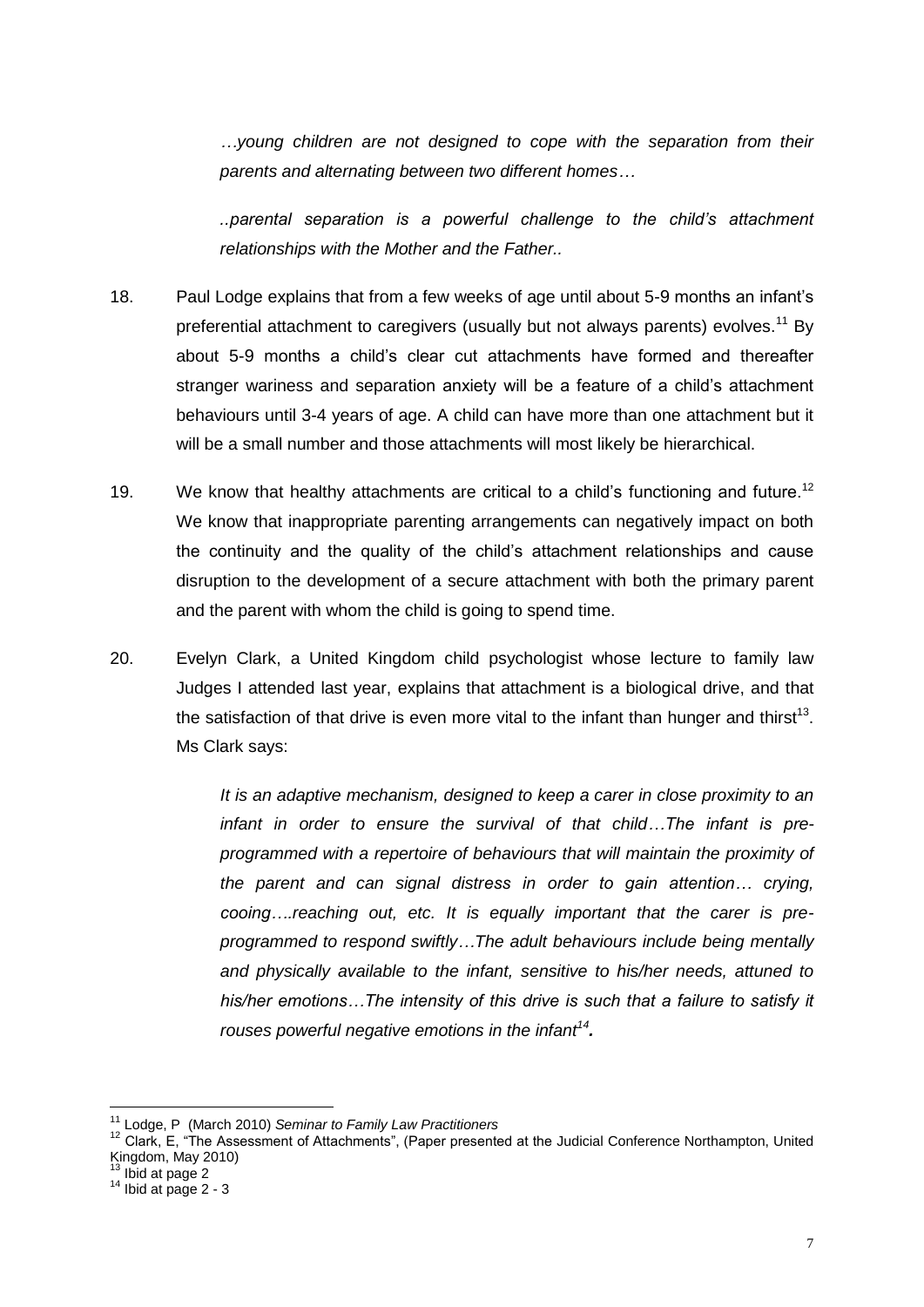- 21. Evelyn Clark notes that the absence of a primary caregiver need only be threatened, to be sufficient to cause deep fear and anxiety in a young child. If that situation is sustained and there is an on-going failure to meet the child"s emotional needs, then the child will experience a heightened state of tension and anxious arousal with a subsequent negative and sometimes profound effect on development<sup>15</sup>.
- 22. A research study in 2010 by Humphreys and Kiraly concerning children in foster care, found *that while brain development begins in utero, it is only 25% of its adult size at birth; yet by 3 years it is 90% of adult size. … the child's cognitive, behavioural and emotional development is dependent upon the way in which the different parts of the brain develop,* which will be compromised in the absence of a secure attachment<sup>16</sup>. In extreme cases, like the children found in orphanages in Eastern Europe, the lack of emotional care in infancy was so destructive that those children actually had smaller brains.
- 23. So when looking at parenting arrangements, we need to ensure that we are maximising the chance for that young child to maintain healthy attachments. At a seminar last year**,** Paul Lodge said that the twin goals of the Courts when considering parenting schedules for young children is both relief from attachment stress and promotion of attachment repair.<sup>17</sup>
- 24. A securely attached child can use the parent as a platform for exploring the world. For a secure attachment, the parent must be attuned to the child"s attachment cues.
- 25. From time to time, the Court has commented on the importance of the Court taking attachment issues into consideration<sup>18</sup>. The issue arises squarely when a parent of a young child seeks to relocate.

## **Empirical studies – what do they tell us?**

26. Cashmore and Parkinson comment on the lack of empirical studies specifically concerned with infants and young children<sup>19</sup>. They note that the level of

  $15$  Ibid at page 3

<sup>16</sup> Humphreys, C., Kiraly, M., (2010), "Developmentally sensitive parental contact for infants when parents are separated", *Family Matters,* (85), 49-59

 $17$  Lodge, P, above n 11.

<sup>18</sup> See for example *Morgan & Miles* [2007] FamCA 1230 per Boland J; *McCall & Clark* [2009] FamCAFC 92 per Bryant CJ, Faulks DCJ and Boland J; *Starr & Duggan* [2009] FamCAFC 115 per Boland, Thackray and Watts JJ; Benelong & Elias [2009] FamCA 1312 per Watts J; *Vogel & Abell* [2010] FMCAfam 1189 per Halligan FM

<sup>&</sup>lt;sup>19</sup> Cashmore, J & Parkinson, P, (2011) *DRAFT Paper* - "Parenting Arrangements for Young Children"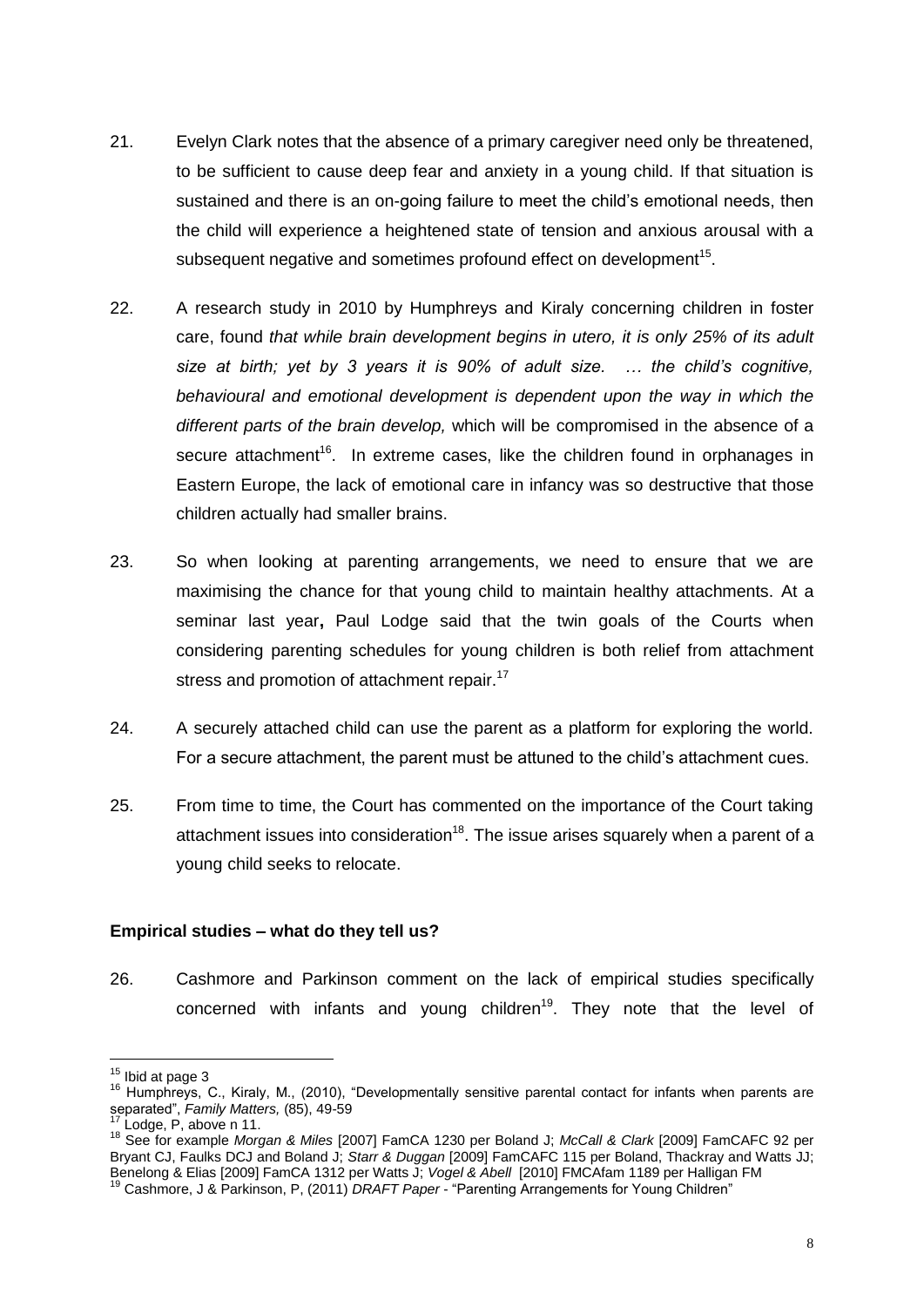disagreement between clinicians and researchers can lead to confusion for judges, practitioners and mediators on how to apply the research evidence in reaching decisions for this age group. They point out that when parents separate, the overwhelming majority of infants and young children in Australia live with the mother, reflecting women"s greater role in the care of young children in most intact families. This means that separated fathers are generally non-resident parents who want and need time with their young children to establish or maintain meaningful relationships with them<sup>20</sup>. Cashmore and Parkinson identify a number of developmental considerations: these are "*children's developing attachments, their limited sense of time, and their increasing capacity to tolerate separations as they get older*."<sup>21</sup> They address three questions:

- i) first, at what age and in what circumstances is it appropriate for this age group to stay overnight with the non-resident parent?
- ii) second, when, if at all, is it appropriate to make arrangements for substantially shared care between parents of this young age group?
- iii) And third, what orders should be made when there is long distance between the young child's parents?
- 27. The vexed question of overnight stays. In my experience, and I expect in yours too, this issue attracts a great deal of emotion and angst. The applicant (mostly the father) is convinced that nothing less than overnight time will be enough. And why shouldn't he have overnights, whatever the circumstances? He's as good a parent as she is. The respondent, (usually the mother) is often distraught with apprehension as to how the child would cope with overnights, given the father"s lack of skills and experience as a parent. And anyway, they loathe each other. What does the social science tell us we should do?
- 28. According to respected social scientist, Judith Solomon<sup>22</sup> "we have some good *indications now that weekly overnights are too much of the wrong kind of contact for many young children….there is a special vulnerability about night time. The state of the organism is to be more anxious at night. That is hard-wired in our cortisol rhythms*".

 $\overline{a}$ 

 $^{20}$  Ibid

 $21$  Ibid

<sup>22</sup> George, C, Solomon, J, & McIntosh, J, above n 1, 524.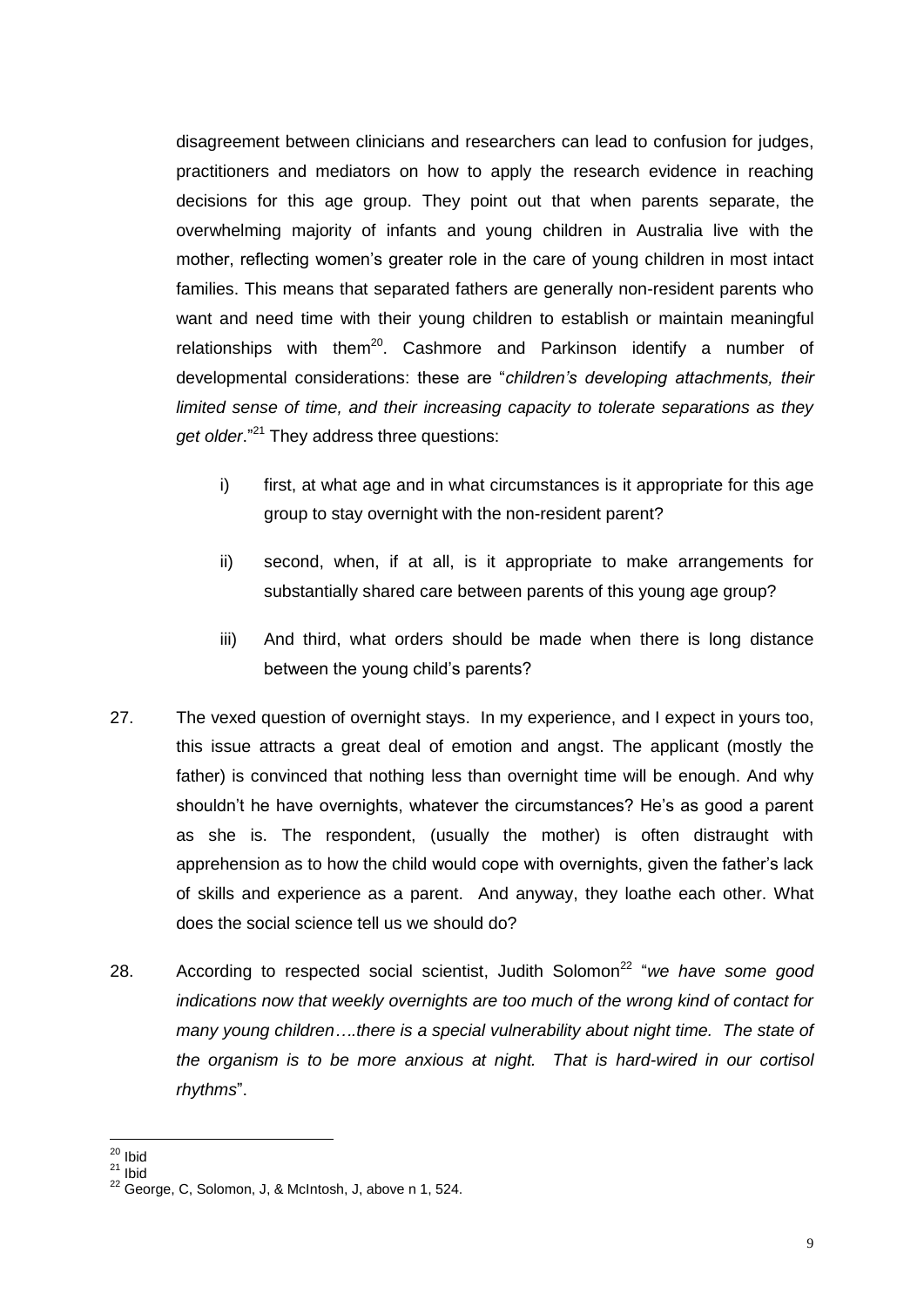- 29. However, there are different views. Cashmore and Parkinson say "*there has been vigorous debate between respected researchers and clinicians about the value or harmfulness of infants staying overnight with their father.*" 23
- 30. Cashmore and Parkinson closely analyse the relevant studies and conclude that "*the available research does not support the view that overnight stays for very young children are per se, problematic*". However, they conclude on the basis of research, that while each case depends on its own circumstances, certain factors do emerge as important. <sup>24</sup>
- 31. McIntosh, Smyth et al produced a report for the Attorney-General"s Department in May 2010 called "*Post separation parenting arrangements and developmental outcomes for infants and children.*" <sup>25</sup> They explore the relationship between frequent overnights with the non-residential parent and the emotional development of these young children.
- 32. The authors say inter alia<sup>26</sup>:
	- *Young infants under two years of age living with a non-resident parent for only one or more nights a week were more irritable, and were more watchful and wary of separation from their primary caregiver than young children primarily in the care of one parent.*
	- *Children aged 2-3 years in shared care (defined as 5 or more nights a fortnight)*   $\bullet$ *showed significantly lower levels of persistence with routine tasks, learning and play than children in the other 2 groups…they also showed severely distressed behaviours in their relationship with the primary parent …consistent with high levels of attachment distress…* this is apparently a period when children"s separation anxiety and stranger wariness is at its highest. Behaviours reported included crying or hanging on to the parent when he/she tried to leave; not reacting when hurt; often becoming very upset; gagging or choking on food; hitting, biting, kicking parent.

 $\overline{a}$ 

 $^{23}$  Cashmore, J & Parkinson, P, above n 19.

 $24$  Ibid

<sup>25</sup> McIntosh, J., Smyth, B., Kelaher, M., Wells, Y., Long, C, above n 5.

 $26$  Ibid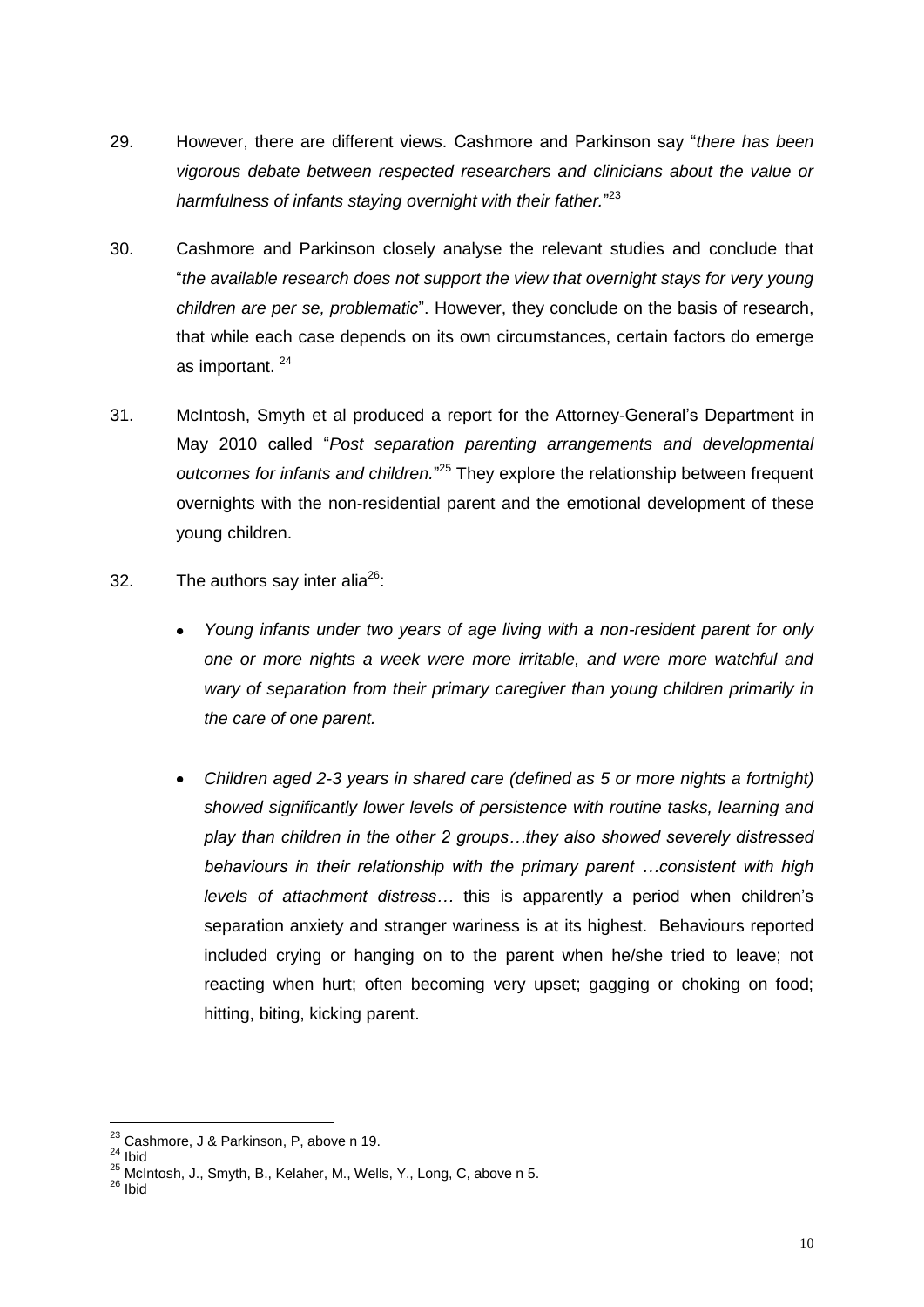- *Thus,* they concluded *that regardless of socio-economic background, parenting or inter-parental cooperation, shared overnight care of children under 4 years of age had an independent and deleterious impact on several emotional and behavioural regulation outcomes. … once between 4-5 years, those effects were no longer evident. So can better manage movement between households in a frequently shared overnight arrangement.*
- 33. McIntosh says<sup>27</sup> that she is "*conservative about equal shared overnight care prior to age 6*".
- 34. Critical of the McIntosh study in a number of respects, Cashmore and Parkinson  $^{28}$ helpfully summarise what they say the research findings tell us<sup>29</sup>. There is some evidence for an adverse effect of care arrangements that take under 2"s and 2-3 yr olds away from their primary carer overnight. They say there is some evidence for an adverse impact of shared care arrangements for children under 4. In particular, they say that the McIntosh study highlights the risks associated with shared care arrangements involving 5 or more nights per fortnight with each parent for under 4"s. But they conclude that overall what matters is "*the degree of warmth and responsiveness of parents (especially mothers), the level of communication and cooperation, and hostility between the parents, and the importance of the continuity and consistency of the care arrangements and the number of other caregivers the children have.*" The following is the ideal<sup>30</sup> (not often seen in the context of our work):
	- i) Both parents have a secure and warm relationship with the child before separation;
	- ii) The mother is supportive of the father/child relationship, including expressive positive feelings and reassurance on handover and reunion;
	- iii) Routine is consistent and predictable and the child not away from the other parent more than a few days at a time;
	- iv) No conflict in front of the child or conveyed in any way to the child;

 $\overline{a}$  $27$  George, C, Solomon, J, & McIntosh, J, above n 1, at 525.

 $^{28}$  Cashmore, J & Parkinson, P, above n 19.

 $29$  Ibid

 $30$  Ibid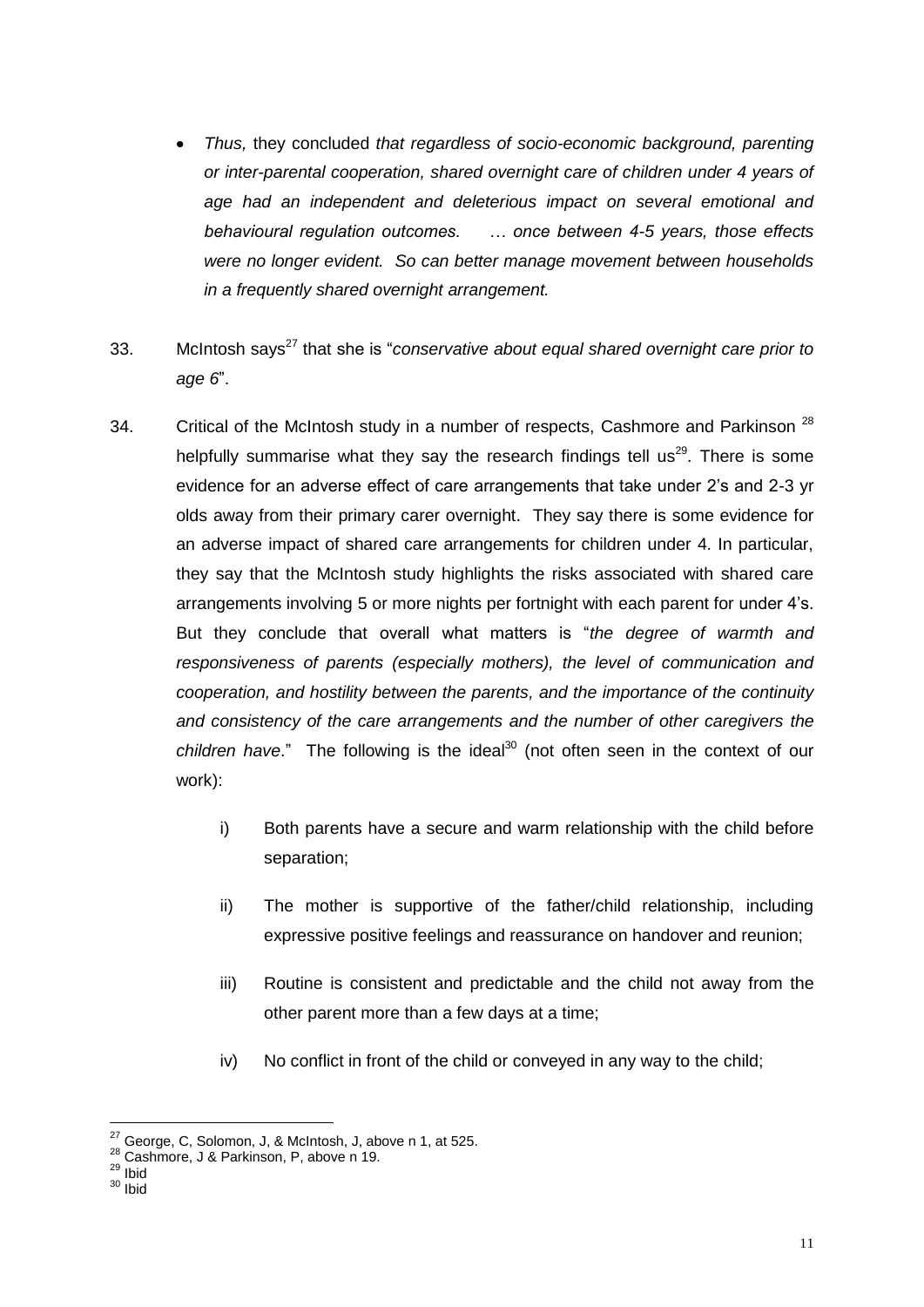v) Both parents communicate and monitor the child"s tolerance for the separations. Any increasing contact should be gradual with continuing sensitivity to the child"s reactions and behaviours. Distress at changeover needs to be managed sensitively by both parents. Transitions handled in a negative way will increase the child"s stress. Must be able to repair a disruption to create a secure attachment.

#### **So what are the questions we need to ask in these cases?**

35. What do we need to bear in mind given the realities of limited time, limited resources, the nature of distressed clients and the problems of self-represented litigants? I have created a list of questions from a number of sources, including discussions with Dr Gyler, Dr Judy Cashmore and Mr Paul Lodge (the trainer of Family Consultants in this area). I have also been assisted by an article by F.W. Norris (2007) in the Journal of Child Custody $31$ .

#### 36. **What do we know about this particular child?**

 $\overline{a}$ 

How old is the child? A 3 month old raises different considerations from a 3 and a half year old. While it is generally accepted that children can manage greater periods of separation from the parent at the top of their hierarchy of attachment relationships, as they get older, we are told by Dr McIntosh et al that it is not a smooth trajectory.<sup>32</sup> Children 2 and 3 years of age are particularly vulnerable and we know children cannot regulate their own emotions without the assistance of an attachment figure until they are about 4. Paul Lodge tells me that when he lectures fathers on this subject about young children and attachment theory he says, "*Don't force it; the child will remember that distress and become increasingly distressed when with you."* Paul reminds fathers that formation of secure attachment relationships has nothing to do with night and day. Regular daytime is perfectly adequate to develop a secure attachment relationship as many a grandparent will attest. Overnight stays are not critical to attachment formation. It will be important to ask whether any symptoms of stress, (behavioural changes etc) coincided with the commencement of overnights or more prolonged separations from the primary caregiver.

 $31$  Norris, F, (2007) " Decision-making criteria in child custody disputes that involve requests for overnight visits with infants and toddlers: Derived from a review of the literature", *Journal of Child Custody,* 4(3-4), 33-43  $32$  McIntosh, J., Smyth, B., Kelaher, M., Wells, Y., Long, C, above n 5.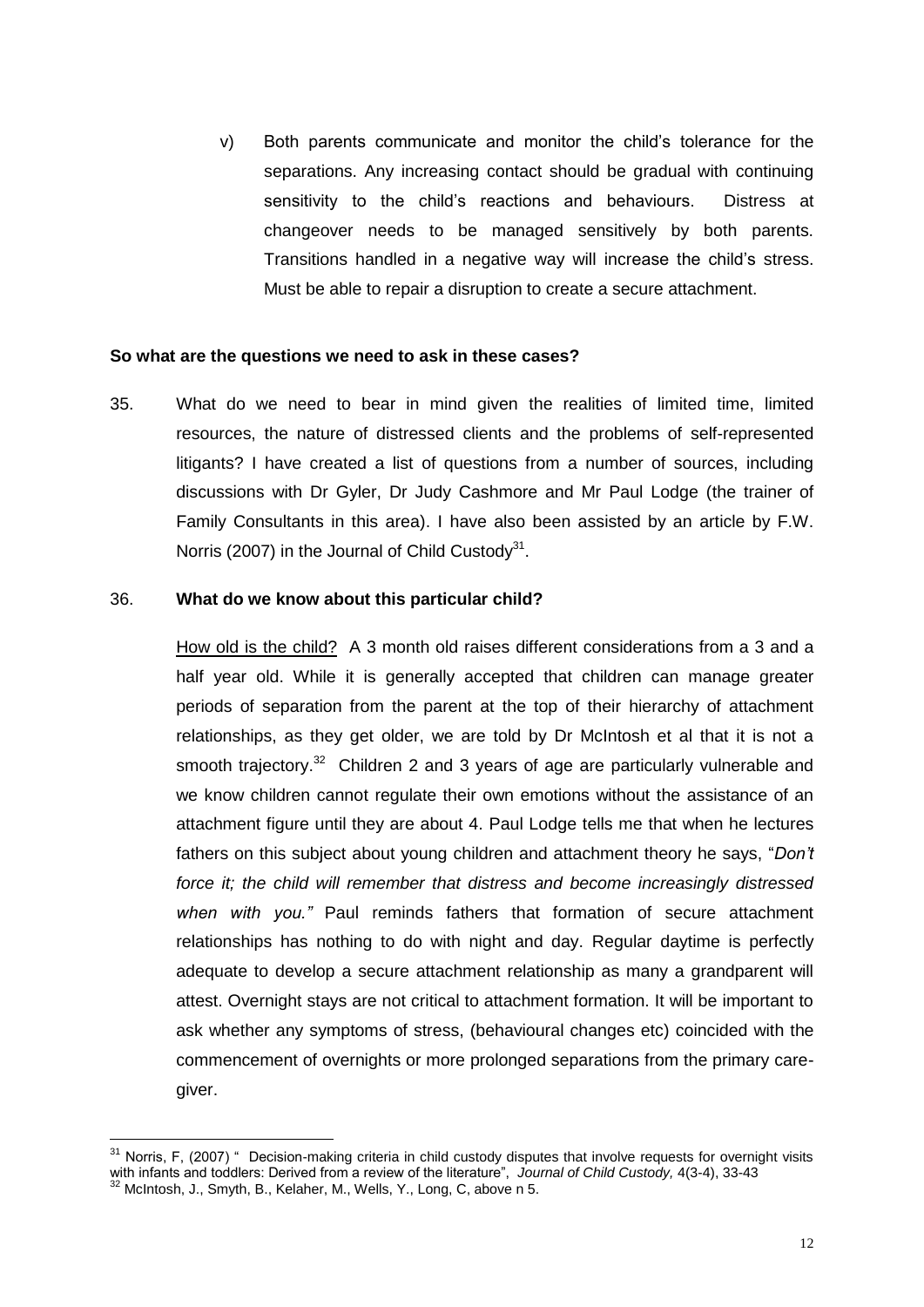What are the particular traits of this child?: What is the child's temperament? How does this child cope with change? Easy going, resilient, robust or shy, anxious or an easily unsettled child. The question will be how long can this particular child"s absence from an attachment figure be sustained before attachment formation will be damaged and/or the child will experience a sense of loss?

What is the child"s capacity for reflective functioning? Does the child have the capacity to form a clear plan with the parent (usually Mother) about the separation and reunion from and with that primary attachment figure. Children at aged 4 years are less dependent on physical proximity to, and contact with the primary caregiver in order to maintain a sense of security, provided they are in the care of responsible, caring adults<sup>33</sup>. They are therefore likely to be more capable of more time away from the primary attachment figure.

Does the child have an older sibling transferring with him/her? Overnights appear to be easier for young children when they have an older sibling going with them to ease the transition. That relationship itself will be an attachment relationship.

# 37. **What do we know about the quality of this child's relationships with each parent?**

What is the nature of the relationship between the child and each parent? How old was the child when the parties separated? What kind of relationship are we building on? We know that if the child has at least one secure attachment, he/she is more likely to be able to cope with more time with the other parent. If a child is securely attached to both parents, then overnights may well be appropriate. If there is an attachment problem with one caregiver, then it is less likely that overnights will be appropriate.

What were the arrangements pre-separation? If time with a parent has been sporadic or disrupted or even non-existent, be very cautious about more than very limited time away from the primary attachment figure, so probably no overnights.

## 38. **What do we know about the relationship between the parents?**

 $\overline{a}$  $33$  Marvin, R.S., & Britner, P.A. (2008), "Normative development. The ontogeny of attachment." in J. Cassidy & P. Shaver" (Eds). *Handbook of attachment: Theory, research and applications* (pp.269-294) cited in McIntosh, J., Smyth, B., Kelaher, M., Wells, Y., Long, C, above n 5, 152.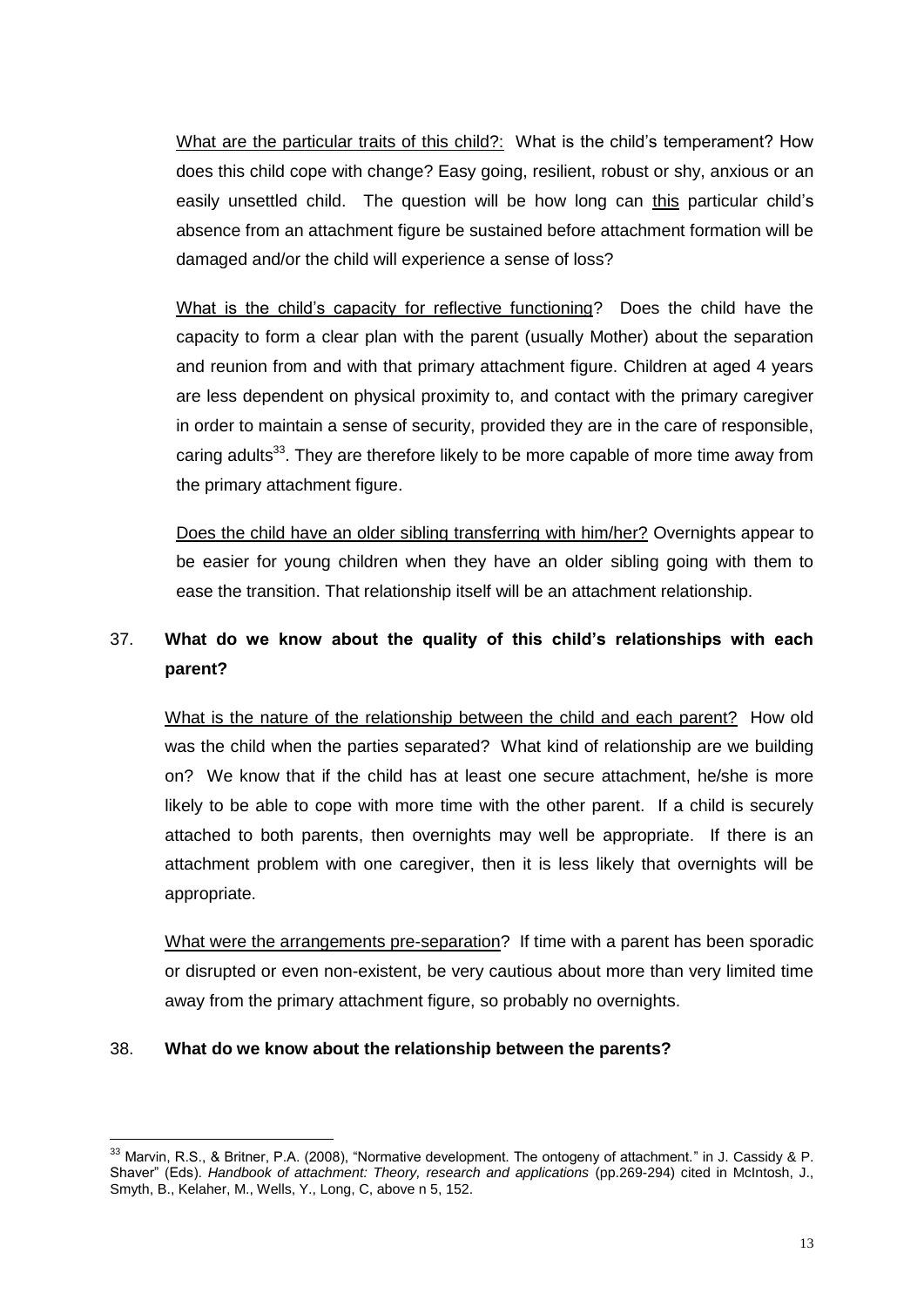Are they communicating well and listening to each other? Do they trust and respect each other as parents? If there is high conflict and an absence of communication, Solomon says $34$  it is not the time to start overnights because attunement to the needs of the child will be compromised. We therefore need to be particularly cautious when we have a combination of a young child and high conflict.<sup>35</sup> Solomon also says<sup>36</sup>:

*In theory, older children, around four and over, can handle more stress, again because of this additional cognitive and emotional development. But they continue to be subject to what every child is subject to, which is that the stress of parent conflict, whether it is expressed or suppressed, is simply a great burden for a child. That burden remains important to consider.* 

Parkinson and Cashmore refer to the Solomon and George 1999 study which concludes that "*the extent to which mothers communicated with the father about the child was strongly associated with the child's attachment to their father, indicating*  fathers may be dependent on approval from and communication with the Mother to *establish a relationship with the child in the early years."* <sup>37</sup>

What has been observed at changeovers? Because separation and reunion from and to an attachment figure will trigger attachment responses in a child, what happens at changeover is very significant, and the number of transfers in any given period will be significant. So we need to ask: how is the child managing transitions? How does the child behave before and after? How sensitive is the mother, or the resident parent, to the child"s distress on separation and reunion? How willing are parents to cooperate and communicate in managing transitions for their child? Traumatic transfers place stress on the child"s attachment system so repeated traumatic transfers for a young child will be very destructive - if the child is showing signs of prolonged distress, be very cautious. Of course, if parents are communicating well, transitions are unlikely to be a problem.

# 39. **What is the quality of each party's parenting?**

How sensitive is each parent to the child"s needs? Can the parent maintain a consistent routine for the child in such areas as meal times, eating habits, bedtime,

 $\overline{a}$  $34$  George, C, Solomon, J, & McIntosh, J, above n 5, at 527

 $35$  Ibid at 523

<sup>36</sup> Ibid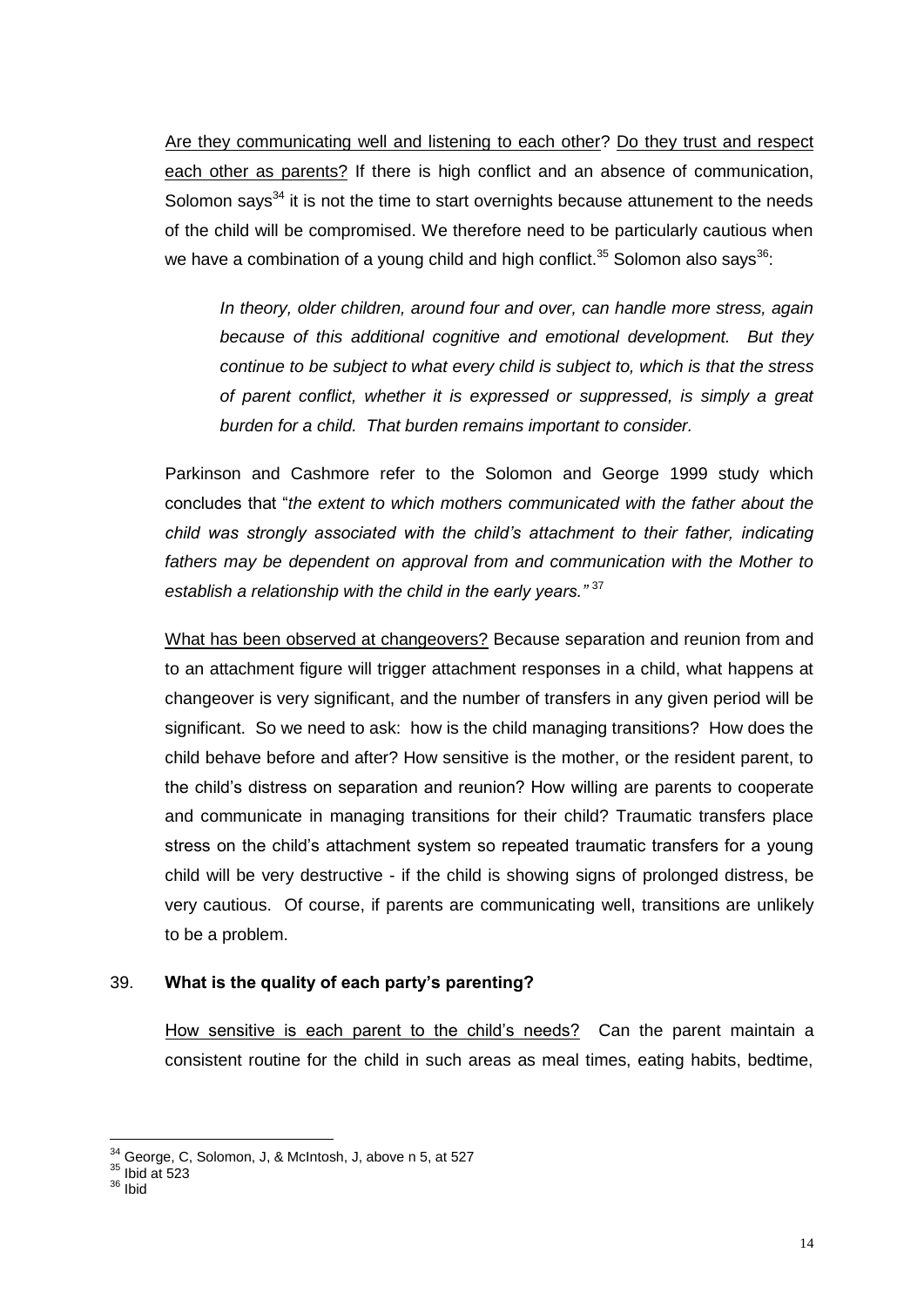bath time, sleeping habits, toileting. Of course, consistent routines are more likely to be achieved in 2 homes if the parents can talk to each other.

What is each parent's capacity for reflective functioning? That is: can each parent think from the child"s point of view? McIntosh says that the cornerstone of parental reflection, and security in attachment, is the parent's capacity to take the infant's perspective.<sup>38</sup> Ask your client this question: what would you do, if your child was with you overnight, woke up distressed and couldn"t be settled? If the answer is "pick up the phone, talk to the primary attachment parent to see if they can suggest anything. and if necessary, take the child back to that parent". Such a response indicates that this parent can acknowledge the critical importance of the child"s relationship with the primary attachment figure. At times the quality of a parent"s parenting is such, that there is no benefit to the child of having a continuing relationship with that parent.

What is each parent's motivation for seeking more time? Is it to control the other parent? Is it to pay less or no child support? For some, seeking more time is about sadness, dealing with the loss of the ex-partner and the family and family life by seeking more time with the child. Is the parent motivated by the child"s needs, or by the parent"s needs?

What is the level of anxiety in the resident parent about the child separating? The greater the separation anxiety, the less likely overnights will work, as that parental insecurity may transfer to the child and to the parent"s attachment behaviours with the child.

What is the quality of the child"s relationships with extended family members and are the step parents and other extended family members supportive emotionally of the child? Whether step-mother, aunt, grandparent, that person must have the capacity for sensitive timely responses to the child"s attachment cues in an ongoing way.

# 40. **How practical are the proposed arrangements for a child of this age?**

Of course, as Cashmore and Parkinson point out, what is practical may not be what is optimal for the child. There are a number of questions here.

<sup>&</sup>lt;sup>37</sup> Solomon, J and George, C (1999), "The development of attachment in separated and divorced families. Effects of overnight visitation, parent and couple variables" *Attachment and Human Development*, (1) as cited in Cashmore, J & Parkinson, P, above n 19.

<sup>38</sup> McIntosh, J (2006), "Assessing Attachment Needs and Potential in High-Risk Infants", *Journal of Family Studies*, 12(1), 57-72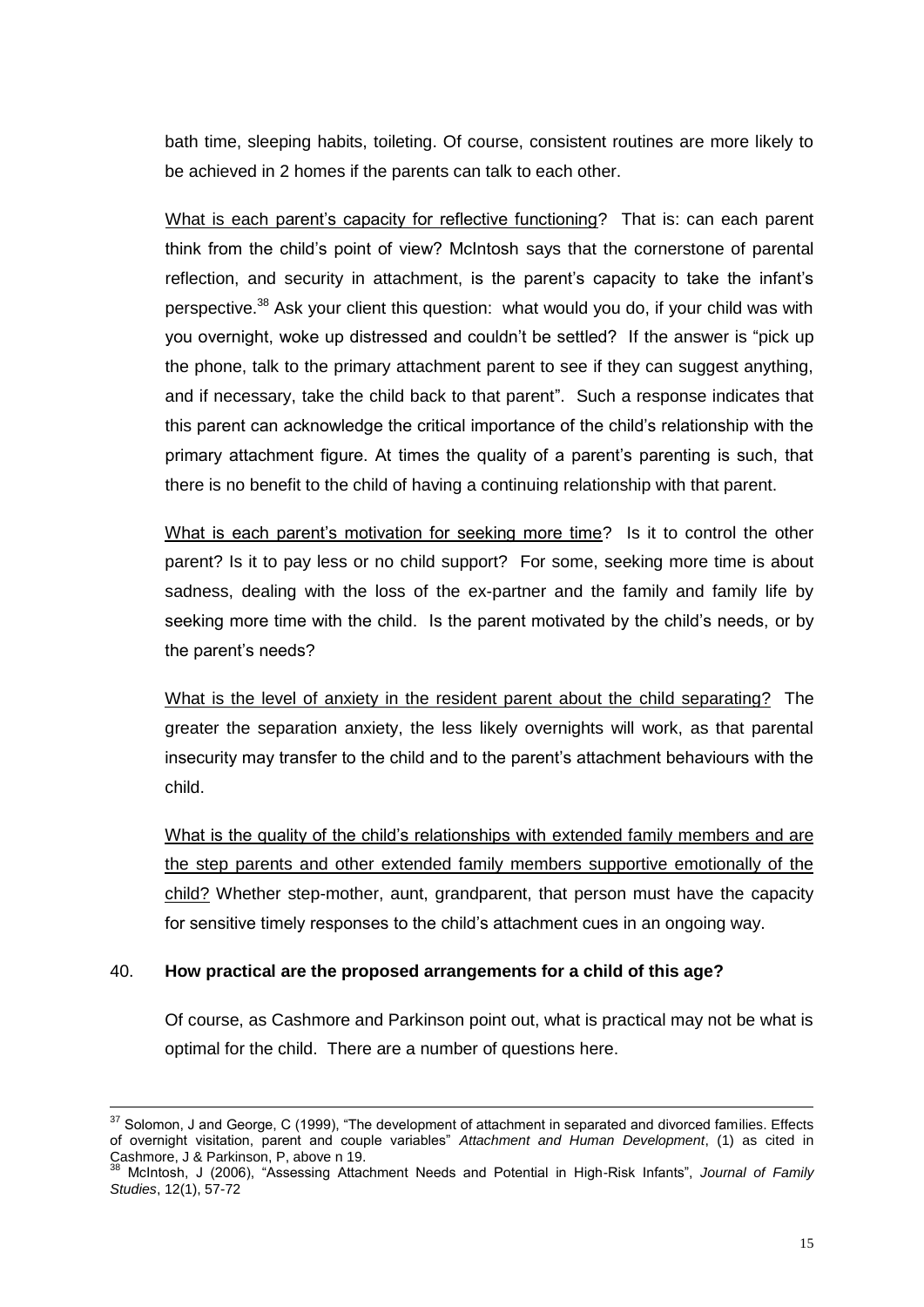What distance is the child required to travel? Distance is often an obstacle to frequent movement between two homes. It is unrealistic to expect a young child to manage long distance travel on a regular basis. I have seen some absurd applications in this regard. For example, parties seeking a consent order for a 2 year old to travel from Sydney to Wagga Wagga and return by car every second weekend – approximately 14 hours.

Where would the time allocated be spent? Is it realistic for a parent to spend all day in a park when a child is 20 months and needs a sleep during the day? Ask where the time will be spent: in a shopping centre, or in a comfortable home?

What are each party"s working commitments, commuting times?

Is the baby being breast fed?

When does the child sleep during the day?

How many caregivers are there? Is the child at day care during the week?

Are there financial constraints?

What would the child's weekly routine be under the proposed regime? Is that routine manageable for that particular child in all the circumstances?

We need to keep in mind that a young child needs a regular unchanging predictable schedule across months – not multiple changes according to the needs or wishes of the parent. We know that inconsistencies in routine take their toll on children emotionally. A Family Consultant said in a case before me recently involving a 3 year old:

*I like to see a child happily settled in a regular routine and no problems to be* emerging out of that over a substantial period before moving on to the next *step, particularly when you're talking about a very young child.*

## 41. **What mental health issues, drug or alcohol issues need to be considered?**

If a child is with a substance addicted parent, he/she is likely to be receiving unpredictable and inconsistent responses to his/her attachment cues. This is damaging to a child"s development. For example, with a heroin addicted mother who is currently using: on one day she can respond to the child"s cries lovingly and on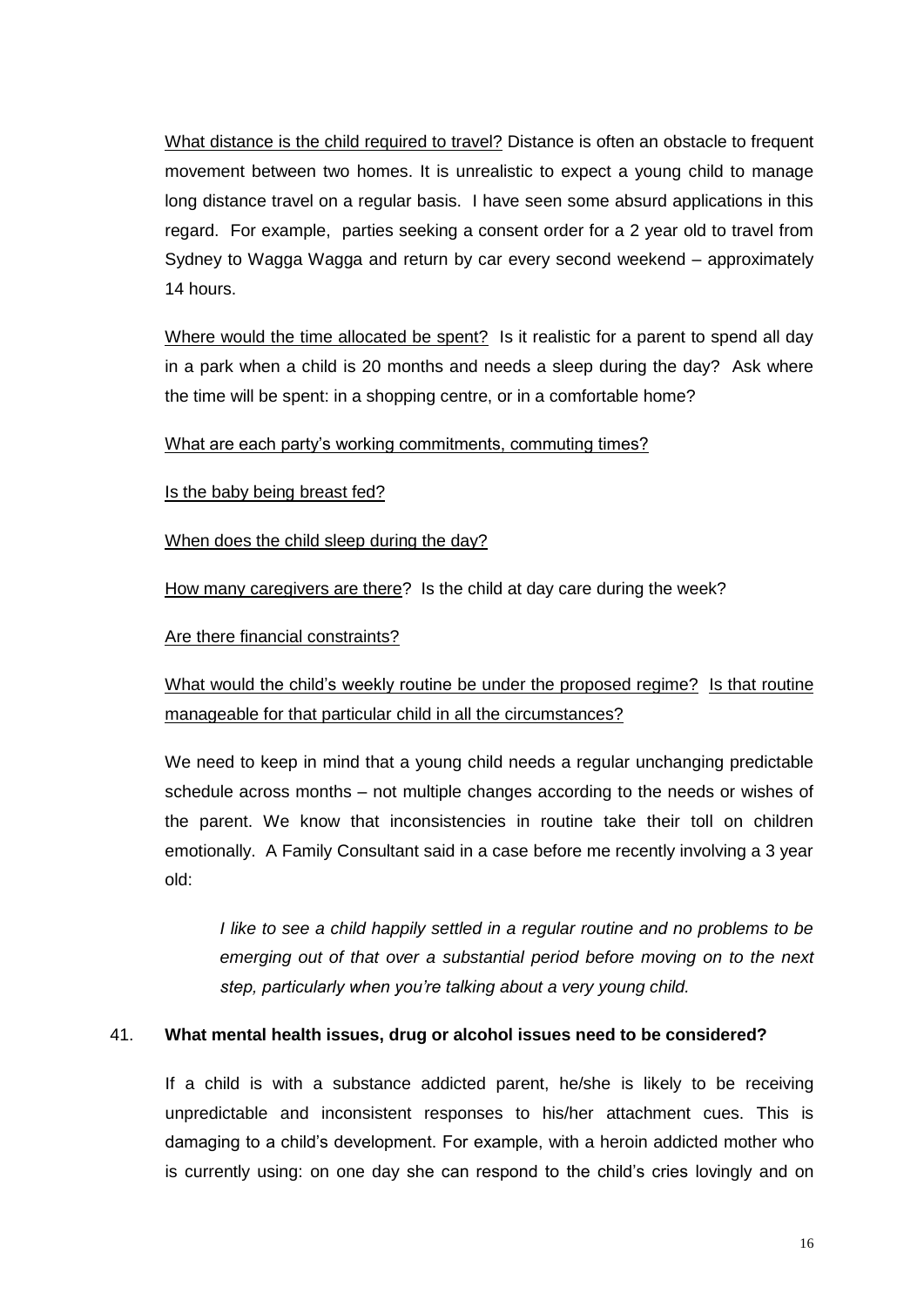another, is angry and irritated at the same behaviour. That mother should not have any time with the child or limited time under controlled circumstances. Paul Lodge believes that the "*substance dependent person*" is potentially an attachment nightmare.

42. All these questions are designed to ensure the inquiry is child focussed rather than parent focussed.

#### **Interesting case examples**

43. I want to turn to a couple of case examples where attachment was compromised unwittingly by the parents. They are anonymised cases from my docket and in both I was fortunate to have the benefit of a report from the attachment expert, Dr Louise Gyler.

#### **Case No 1: The Case of George**

44. Parties both intelligent, both worked and used a nanny and day care to some extent. Parties separated when their only child, George was 7 months. At separation, they voluntarily worked out a shared arrangement from the outset, which changed according to their work schedules and other commitments. So there were multiple transfers each fortnight and sometimes multiple transfers each week. The case came before me when the child was a bit over 2 years so this arrangement had gone on for about 18 months when first before the court. There was poor communication between the parties and a moderate level of conflict. George was presenting with a range of problems, resisting changeover, excessive crying, so the Mother initiated proceedings seeking that George live primarily with her. The Court obtained a report from Dr Gyler. After observations and consultations with the parties on approximately 4 different occasions, she found that George's attachment relationships had been compromised. Dr Gyler said in her report:

> *George presented as a distressed and very anxious boy who exhibited aggressive and disruptive behaviour, including crying for extended periods. This is on background of parental relationship conflict, multiple transitions between parents who separated when George 7 months of age. George has not established object constancy and it is for this reason he appears not to register the absence of a parent. Object constancy refers to child's capacity to retain a stable and integrated mental image of the continuous existence of his*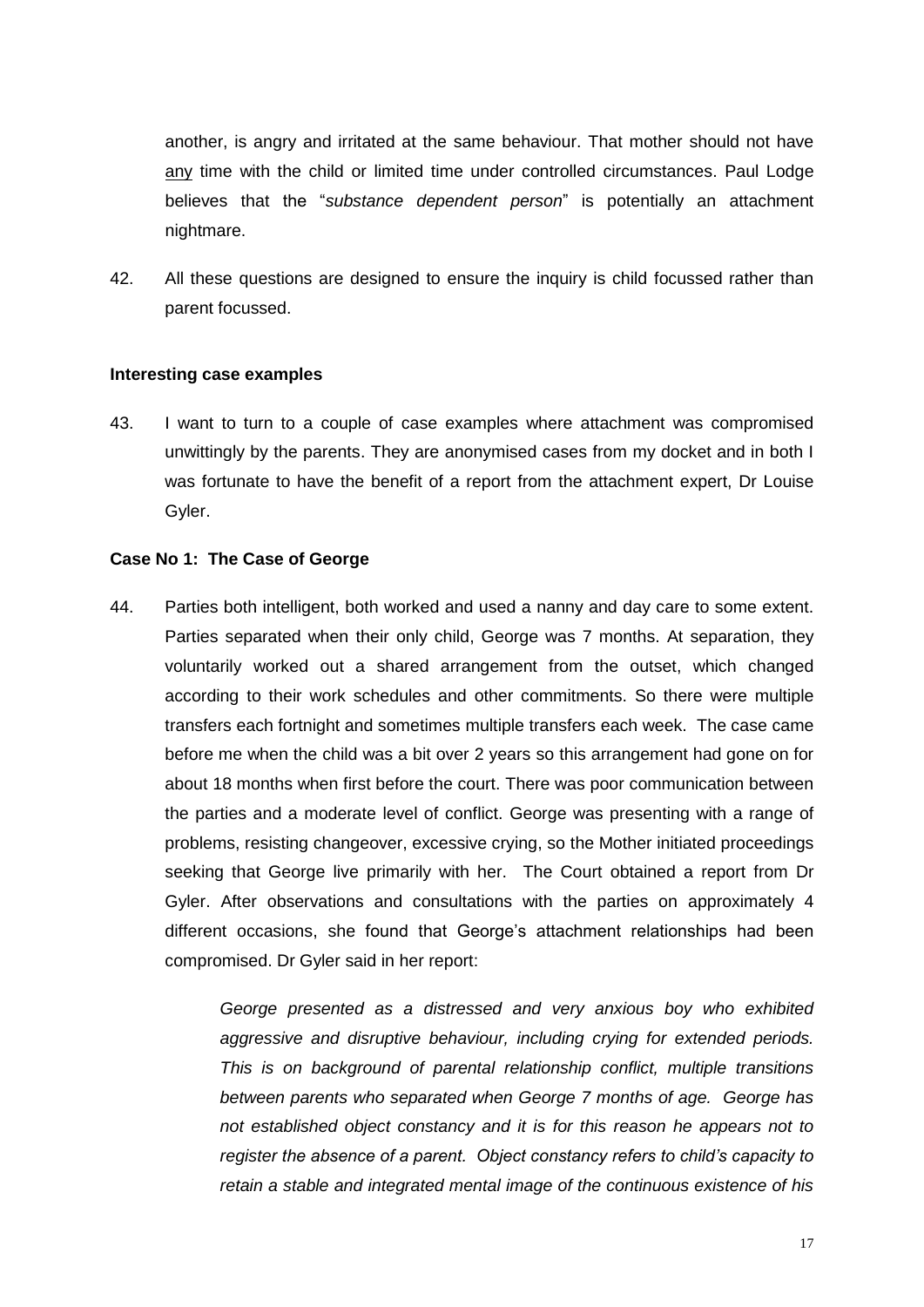*caregiver when that person is physically absent. The development of this capacity enables children to manage emotionally, separations from their caregivers…*

45. She recommended a minimal number of transitions, changeovers to occur in the mornings when the child was most resilient, taking the child out of day care, personal supervision only by the parent who had him (in other words no nannies) with the aim of trying to repair his attachments. She said neither party should take holidays to disrupt the arrangements until the primary relationship was repaired and then preserved and she recommended various quite specific therapeutic interventions. In her view, a lot of damage had been done. Her recommendations were focussed on repairing/improving the quality of his attachments. The child had an insecure attachment with each parent. George was in trouble. Red lights were flashing. Those changes were implemented, and the child's levels of stress diminished markedly.

#### **Case No 2: The Case of Angela**

46. Girl Angela aged exactly 3 years. There were a number of separations between the parents from when she was 1 month old to when she was nearly 2 years. At 2 years, 1 month, the parties between themselves instituted an equal week about arrangement. They then introduced one night with the other parent in the off week for a while because the child did not appear to be coping. Changeovers occurred at the child"s day care. The parents lived close by each other but there was poor communication. Angela presented with signs of both *controlling and fearful* behaviour. The Father wanted the shared arrangement essentially to continue. The Mother wanted primary care with her and limited day time to the father on weekends. The assessment of Dr Gyler was that Angela was primarily attached to her mother but the relationship was marked by fear and loss for Angela. The assessment was that Angela was showing signs of disorganised attachment behaviour which is characterized by fear and associated with longer term adjustment difficulties. She recommended equal time stop immediately and the child live primarily with the Mother. She said:

> *With very young children it is a challenge to develop care arrangements that both provide security and continuity with a primary care giver so that object*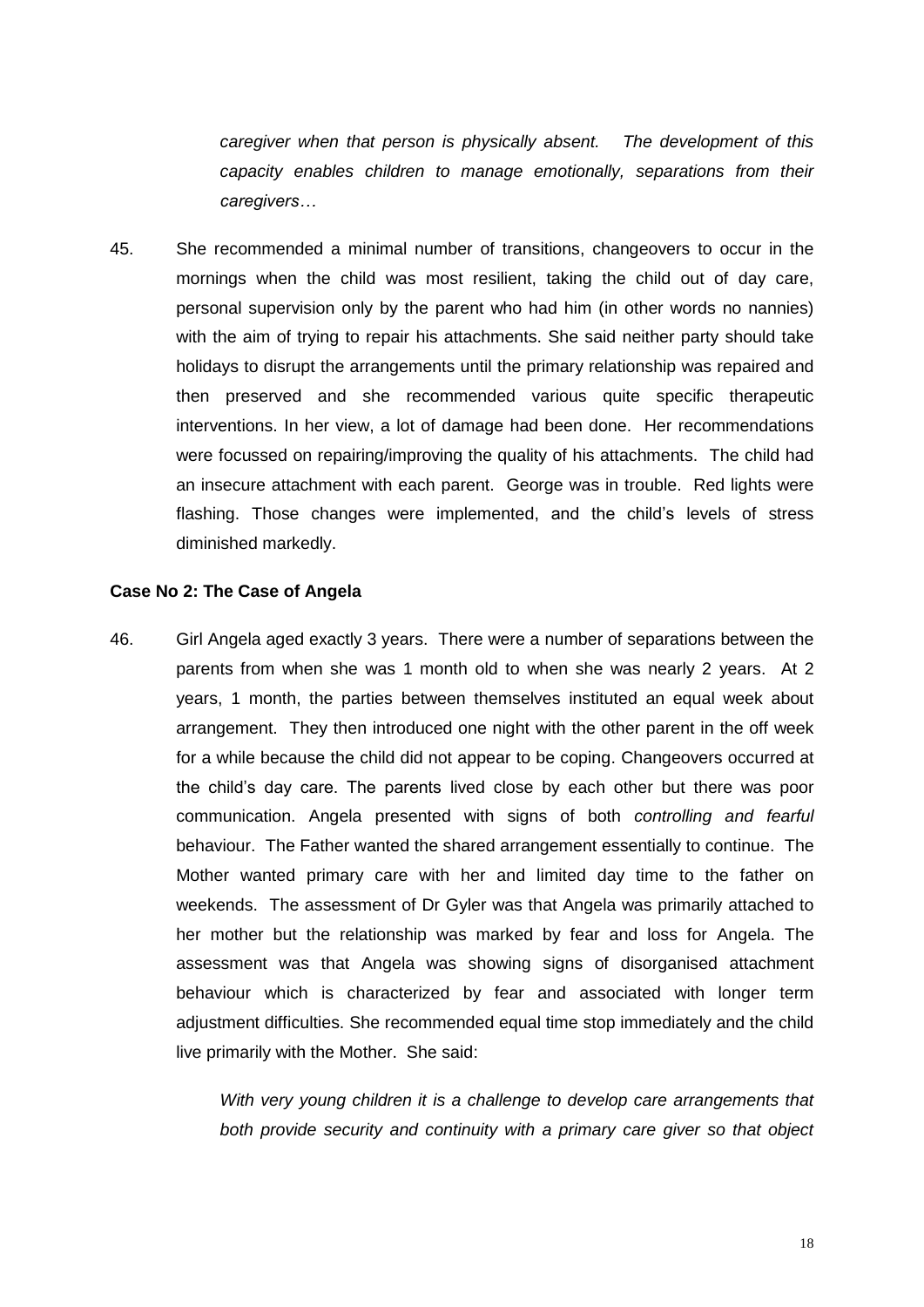*constancy … can be established, as well as provide sufficient time with the other parent.* 

47. In the 2 case examples I have given you, the parties made arrangements according to their wishes and needs, not according to the needs of the child. This was despite the parties probably being well motivated and believing they were doing the right thing. Parents need to adapt themselves around these young children, not the children around the wishes or needs of the parents.

## **The Law**

- 48. Section 60CA of Part VII says we must make a decision in a child"s best interests. Section 65DAA(5) requires us to consider "*reasonable practicality'* when we are considering equal or substantial time arrangements. This requires us to consider communication issues and the impact such an arrangement would have on the child. But in a specific age related sense, apart from the reference to "*the likely effect on the child of any separation from either or his or her parents*" <sup>39</sup> and the reference to "*maturity*" <sup>40</sup> and "*any other characteristics of the child the court thinks*  are relevant<sup>"41</sup> in the section 60CC(3) additional factors, there is nothing in Part VII that requires us to focus specifically on the development needs of young children when making decisions.
- 49. Interestingly, in the AIFS evaluation<sup>42</sup> legal sector professionals viewed that the legislative changes had promoted a focus on parents' rights rather than children's needs, obscuring to some extent the primacy of the best interests principle. Further, legal sector professionals said that the legislative framework did not adequately facilitate making arrangements that were developmentally appropriate for children.
- 50. Be mindful of the pressure you are under to fight for a bigger share of time right now, and tell your client not to expect parenting arrangements for a young child to remain the same throughout the child's life. $43$  The law encourages each parent to fight for a bigger share of their young child"s time now, because unless they do, legally, it will be harder to get more time later. Remind parents of their need to

<sup>39</sup> *Family Law Act 1975*, section 60CC(3)(d)

 $40$  Ibid, section 60CC(3)(g)

 $41$  Ibid, section 60CC(3)(m)

<sup>42</sup> Kaspiew, R., Gray, M., Weston, R., Moloney, L., Hand, K., Qu, L., and the Family Law Evaluation Team, above n 6 at page 24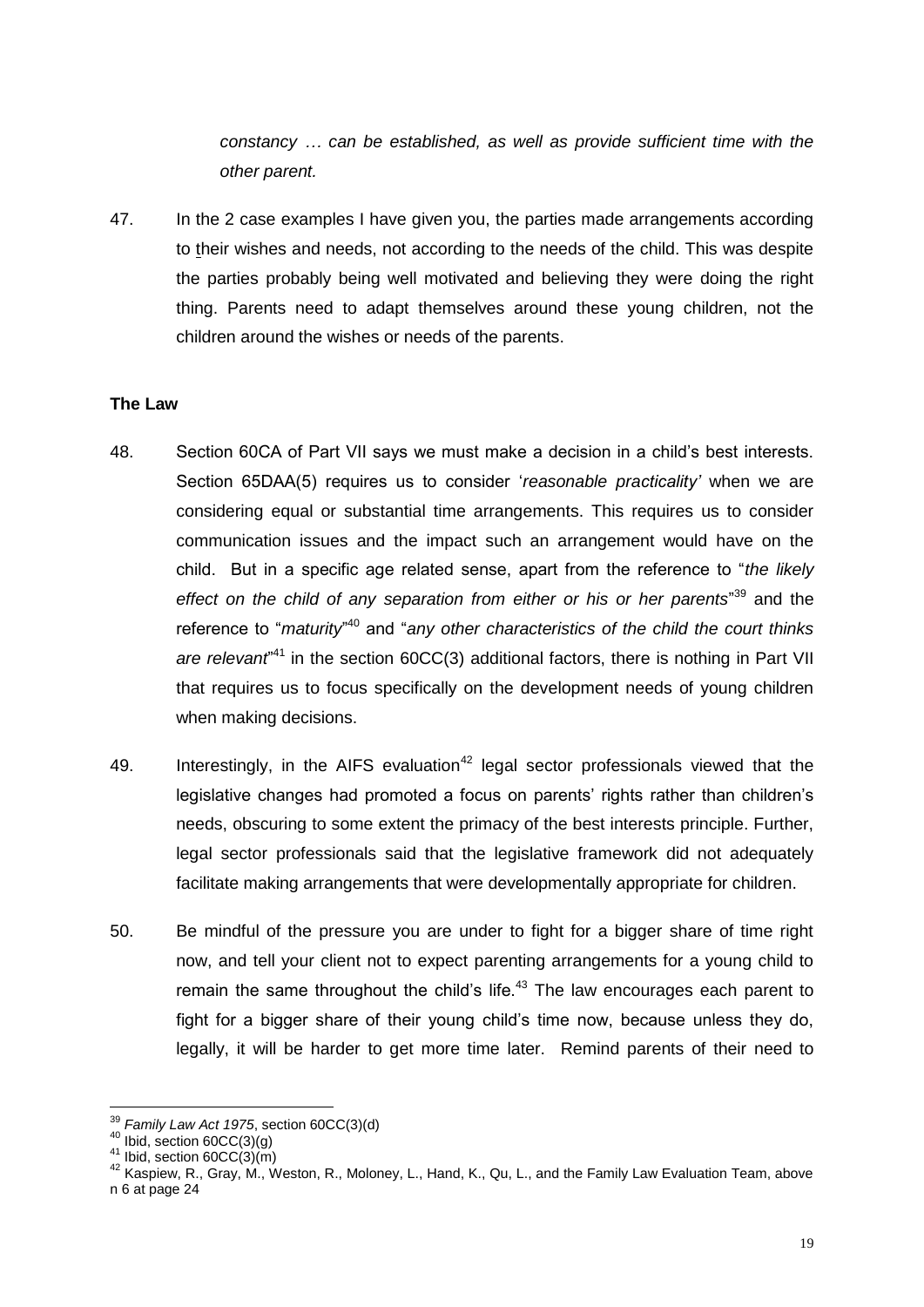adapt and work together to allow for flexibility as that child"s needs change. Dr McIntosh says: 44

*Enabling responsiveness to changing needs is something that family law is not very good at. In my experience, court ordered arrangements tend too often to be rigidly locked in, and not reviewed frequently enough. My research…. has shown this to be highly problematic over time for children.* 

# **Conclusion**

- 51. As judicial officers and as practitioners, we can be under a lot of pressure to focus on the wishes of one or other parent, give a bit to him, and a bit to her, make it "fairish" for the parents, even to go some way towards ensuring a meaningful relationship with both parents as directed by the Act. We can therefore easily make orders or seek orders for arrangements which do not take into account the special needs of this young age group. In my view, we need to go further than just rubber stamping an agreement between parents, to ensure the decision is child, rather than parent focused. That will mean ensuring that attachment issues and that child"s particular circumstances have been properly taken into account – in exactly the same way as we must have regard to the impact of family violence when crafting orders.
- 52. We should take heed of Cashmore and Parkinson<sup>45</sup> when they say:

*In this difficult area, there is no room for decision-making that is driven by a concern for parental rights or fairness between parents. .. it may often not be possible to devise post separation parenting arrangements that are optimal for young children, but at least, we should aim as far as possible, to protect vulnerable young children from paying the price for adult notions of justice.*

- 53. So in conclusion I suggest
	- As family lawyers, we need a working understanding of attachment theory.

 $\overline{a}$ 

<sup>&</sup>lt;sup>43</sup> As noted by McIntosh, J, "Guest Editor's Introduction to Special Issue on Attachment Theory, Separation, and Divorce: Forging Coherent Understandings for Family Law" *Family Court Review,* 49(3), 418 -425

<sup>44</sup> Bowlby, R & McIntosh, J (2011), above n 2, at 553

<sup>45</sup> Cashmore, J & Parkinson, P, above n 19.